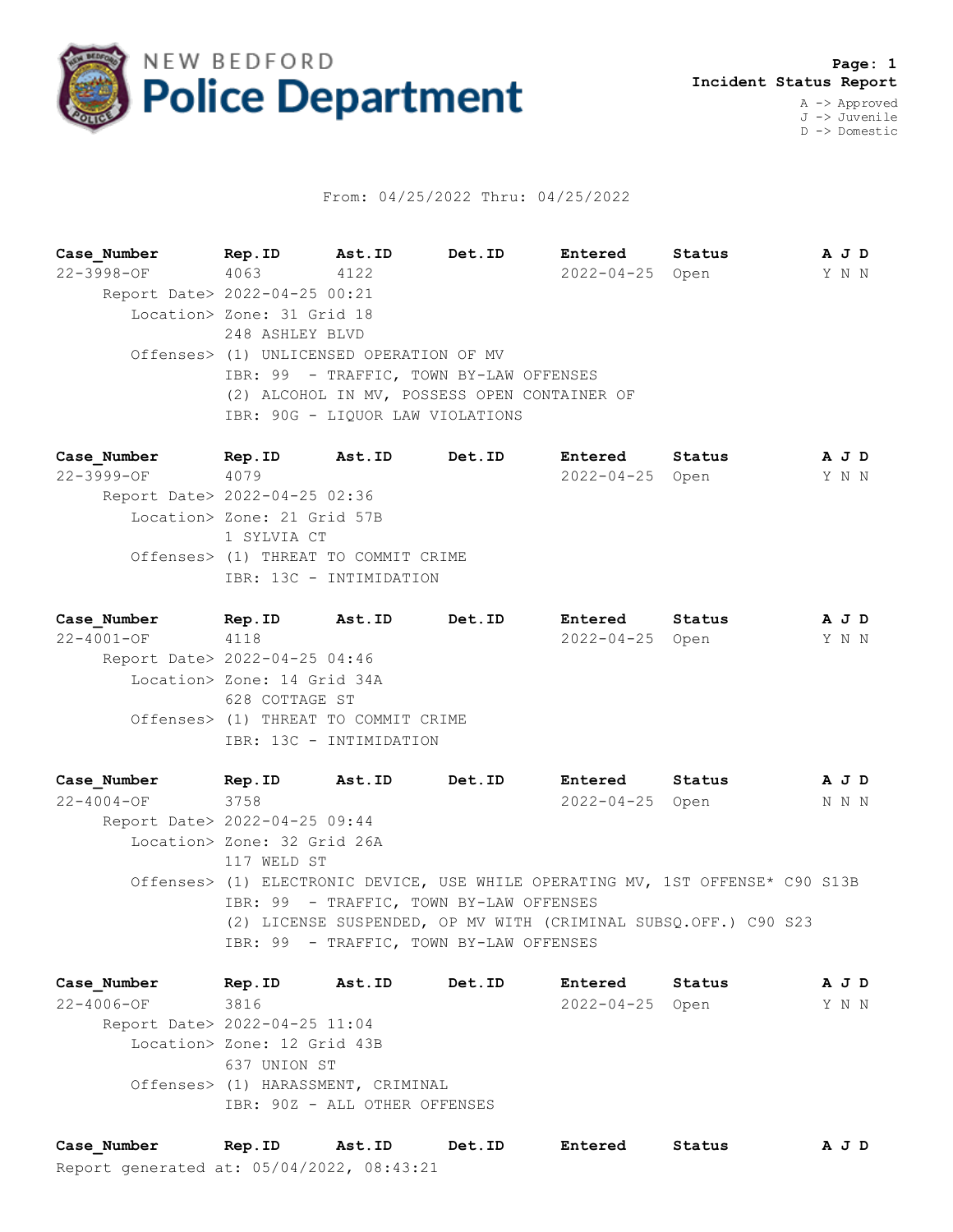

 **Page: 2 Incident Status Report**

> A -> Approved J -> Juvenile D -> Domestic

22-4008-OF 4127 2022-04-26 Open Y N N Report Date> 2022-04-25 11:43 Location> Zone: 33 Grid 15A 71 EUGENIA ST Offenses> (1) MOTOR VEH, MALICIOUS DAMAGE TO c266 §28(a) IBR: 290 - DESTRUCTION / DAMAGE / VANDALI

**Case\_Number Rep.ID Ast.ID Det.ID Entered Status A J D** 22-4010-OF 3781 2022-04-25 Open Y N N Report Date> 2022-04-25 11:59 Location> Zone: 21 Grid 53 381 S SECOND ST Offenses> (1) IDENTITY FRAUD IBR: 26C - IMPERSONATION

**Case\_Number Rep.ID Ast.ID Det.ID Entered Status A J D** 22-4011-OF 3866 2022-04-29 Open Y N N Report Date> 2022-04-25 12:43 Location> Zone: 23 Grid 68 209 AQUIDNECK ST Offenses> (1) B&E VEHICLE/BOAT NIGHTTIME FOR FELONY IBR: 23F - THEFT FROM MOTOR VEHICLE

**Case\_Number Rep.ID Ast.ID Det.ID Entered Status A J D** 22-4013-OF 3981 2022-04-25 Open Y N N Report Date> 2022-04-25 13:37 Location> Zone: 12 Grid 48A 180 E CLINTON ST Offenses> (1) B&E FOR MISDEMEANOR BUILDING OR VEHICLE IBR: 23F - THEFT FROM MOTOR VEHICLE

**Case\_Number Rep.ID Ast.ID Det.ID Entered Status A J D** 22-4014-OF 4110 2022-04-26 Open Y N N Report Date> 2022-04-25 14:05 Location> Zone: 33 Grid 16A 112 GLENNON ST Offenses> (1) LICENSE SUSPENDED OR REVOKED, OP MV WITH IBR: 99 - TRAFFIC, TOWN BY-LAW OFFENSES

**Case\_Number Rep.ID Ast.ID Det.ID Entered Status A J D** 22-4015-OF 5577 2022-04-25 Open Y N N Report Date> 2022-04-25 13:47 Location> Zone: 35 Grid 27A 124 MT VERNON ST Offenses> (1) DOG, FAIL LICENSE IBR: 90Z - ALL OTHER OFFENSES

| Case Number | Rep.ID | Ast.ID | Det.ID | Entered         | Status | AJD   |  |
|-------------|--------|--------|--------|-----------------|--------|-------|--|
| 22-4019-OF  |        |        | 4034   | 2022-04-25 Open |        | Y N N |  |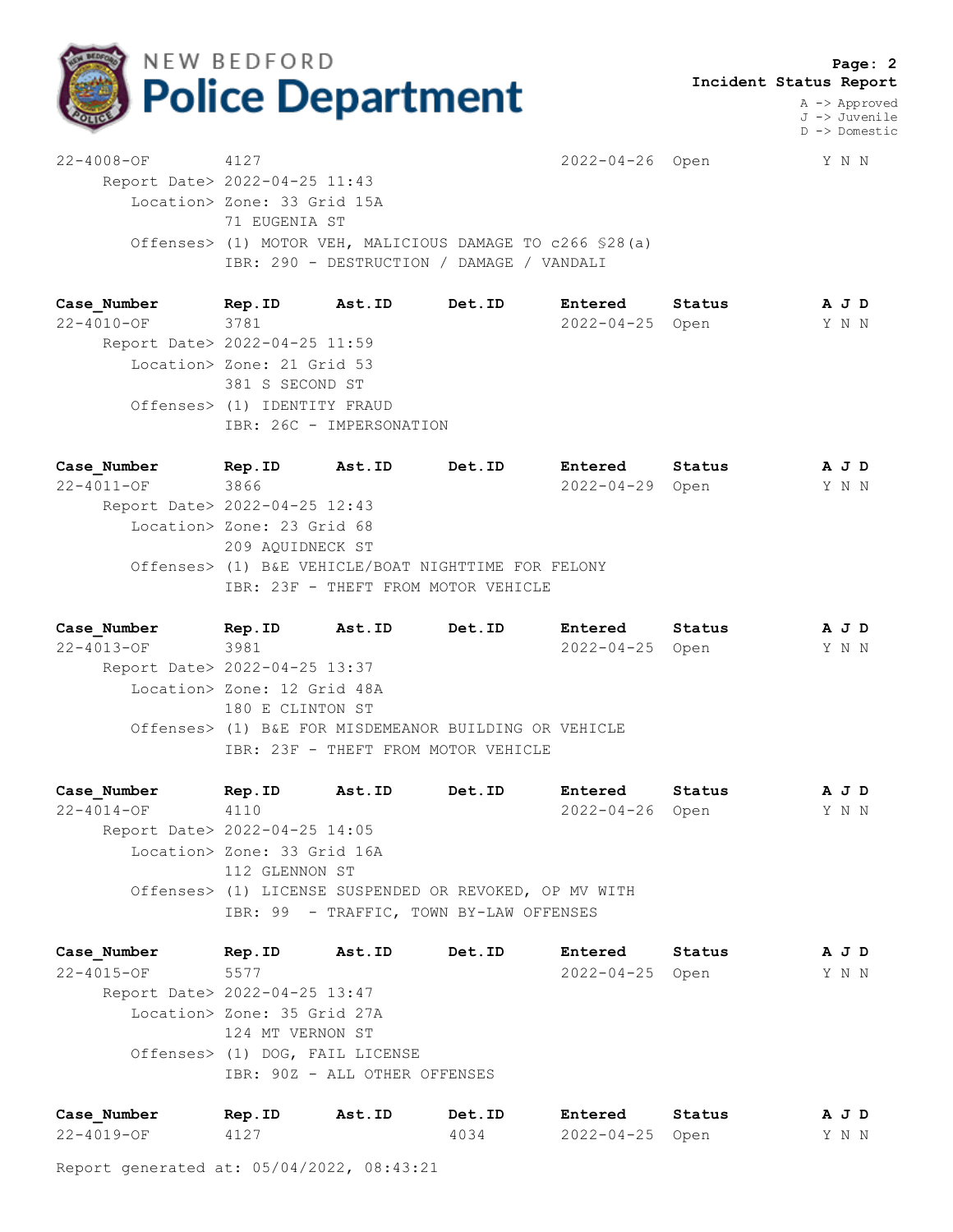

J -> Juvenile D -> Domestic

 Report Date> 2022-04-25 14:07 Location> Zone: 33 Grid 11A 950 KINGS HWY Offenses> (1) MOTOR VEH, LARCENY OF IBR: 240 - MOTOR VEHICLE THEFT

| Case Number                   | Rep.ID                                | Ast.ID Det.ID                                | <b>Entered</b>        | Status | A J D |  |
|-------------------------------|---------------------------------------|----------------------------------------------|-----------------------|--------|-------|--|
| $22 - 4020 - OF$ 3926         |                                       |                                              | $2022 - 04 - 25$ Open |        | Y N N |  |
| Report Date> 2022-04-25 14:17 |                                       |                                              |                       |        |       |  |
|                               | Location> Zone: 32 Grid 11B           |                                              |                       |        |       |  |
|                               | 502 MT PLEASANT ST                    |                                              |                       |        |       |  |
|                               | Offenses> (1) UNINSURED MOTOR VEHICLE |                                              |                       |        |       |  |
|                               |                                       | IBR: 99 - TRAFFIC, TOWN BY-LAW OFFENSES      |                       |        |       |  |
|                               | (2) ILLEGALLY ATTACH PLATES           |                                              |                       |        |       |  |
|                               |                                       | IBR: 99 - TRAFFIC, TOWN BY-LAW OFFENSES      |                       |        |       |  |
|                               |                                       | (3) UNREGISTERED MOTOR VEHICLE ON PUBLIC WAY |                       |        |       |  |
|                               |                                       | IBR: 99 - TRAFFIC, TOWN BY-LAW OFFENSES      |                       |        |       |  |

**Case\_Number Rep.ID Ast.ID Det.ID Entered Status A J D** 22-4025-OF 5577 2022-04-25 Open Y N N Report Date> 2022-04-25 16:30 Location> Zone: 31 Grid 25A 31 HICKS ST Offenses> (1) DOG, FAIL MUZZLE/RESTRAIN IBR: 90Z - ALL OTHER OFFENSES

**Case\_Number Rep.ID Ast.ID Det.ID Entered Status A J D** 22-4031-OF 5577 2022-04-25 Open Y N N Report Date> 2022-04-25 20:00 Location> Zone: 13 Grid 37B 108 WILLIS ST Offenses> (1) DOG, FAIL LICENSE IBR: 90Z - ALL OTHER OFFENSES

**Case\_Number Rep.ID Ast.ID Det.ID Entered Status A J D** 22-4034-OF 4039 2022-04-25 Open Y N N Report Date> 2022-04-25 18:59 Location> Zone: 31 Grid 25A 194 BELLEVILLE AVE Offenses> (1) A&B WITH DANGEROUS WEAPON IBR: 13A - AGGRAVATED ASSAULT (2) DESTRUCTION OF PROPERTY -\$1200, MALICIOUS c266 §127 IBR: 290 - DESTRUCTION / DAMAGE / VANDALI

**Case\_Number Rep.ID Ast.ID Det.ID Entered Status A J D** 22-4036-OF 4028 2022-04-25 Open Y N N Report Date> 2022-04-25 20:57 Location> Zone: 31 Grid 24 1408 ACUSHNET AVE

Report generated at: 05/04/2022, 08:43:21